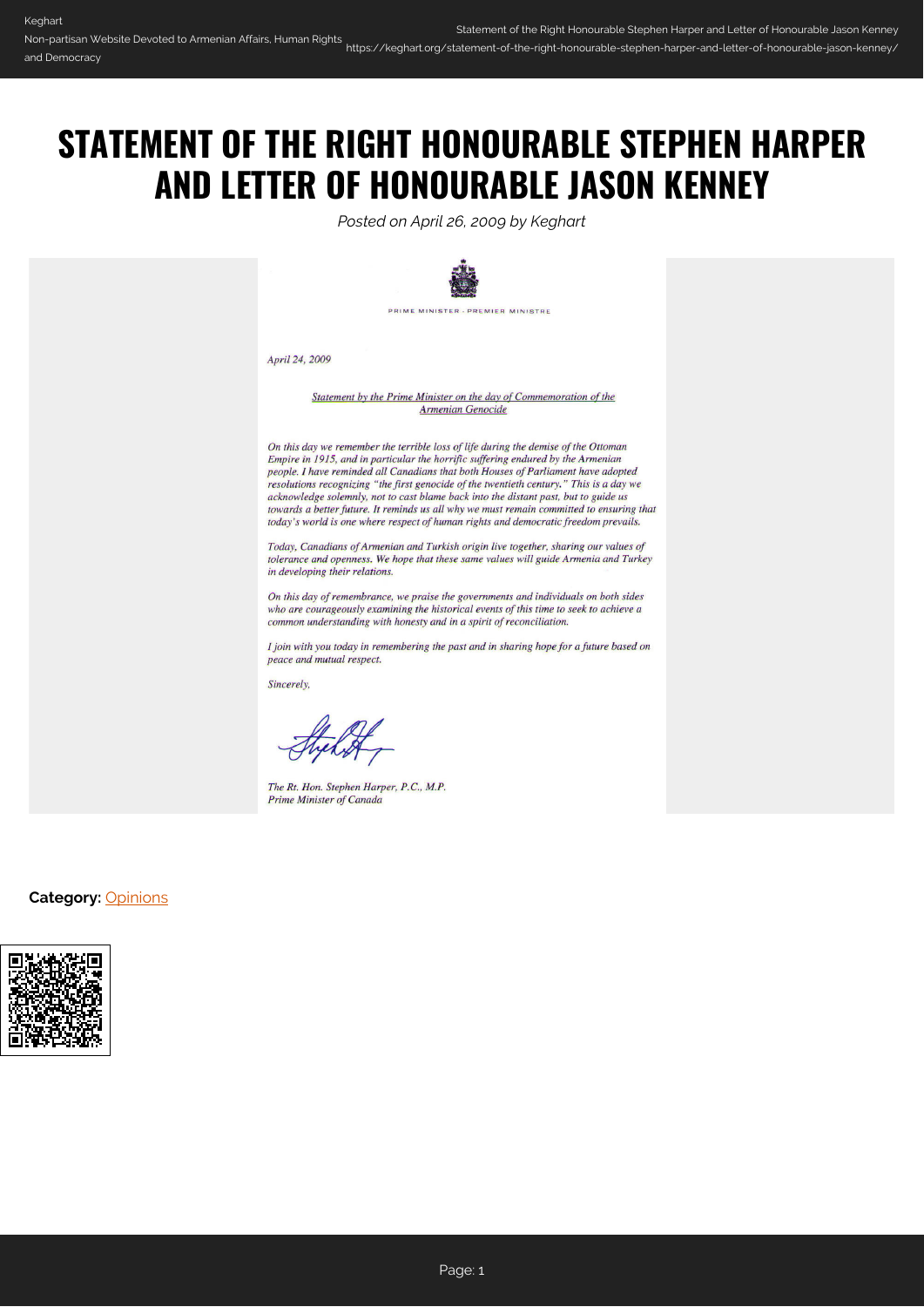## 24 April 2009

"On this day we remember the terrible loss of life during the demise of the Ottoman Empire in 1915, and in particular the horrific suffering endured by the Armenian people. I have reminded all Canadians that both Houses of Parliament have adopted resolutions recognizing "the first genocide of the twentieth century." - *The Right Honourable Stephen Harper, Prime Minister of Canada*

"I am keenly aware of the great impact Armenians have had on Canadian society. The Armenian community has long enriched Canadian society with skills, knowledge and talent, and your efforts continue to contribute to the social, economic and political fabric of our society." - *Jason Kenney, Minister of Citizenship, Immigration and Multiculturalism*

## 24 April 2009

"On this day we remember the terrible loss of life during the demise of the Ottoman Empire in 1915, and in particular the horrific suffering endured by the Armenian people. I have reminded all Canadians that both Houses of Parliament have adopted resolutions recognizing "the first genocide of the twentieth century." - *The Right Honourable Stephen Harper, Prime Minister of Canada*

"I am keenly aware of the great impact Armenians have had on Canadian society. The Armenian community has long enriched Canadian society with skills, knowledge and talent, and your efforts continue to contribute to the social, economic and political fabric of our society." - *Jason Kenney, Minister of Citizenship, Immigration and Multiculturalism*

 $\pmb{\times}$ 

 $\pmb{\times}$